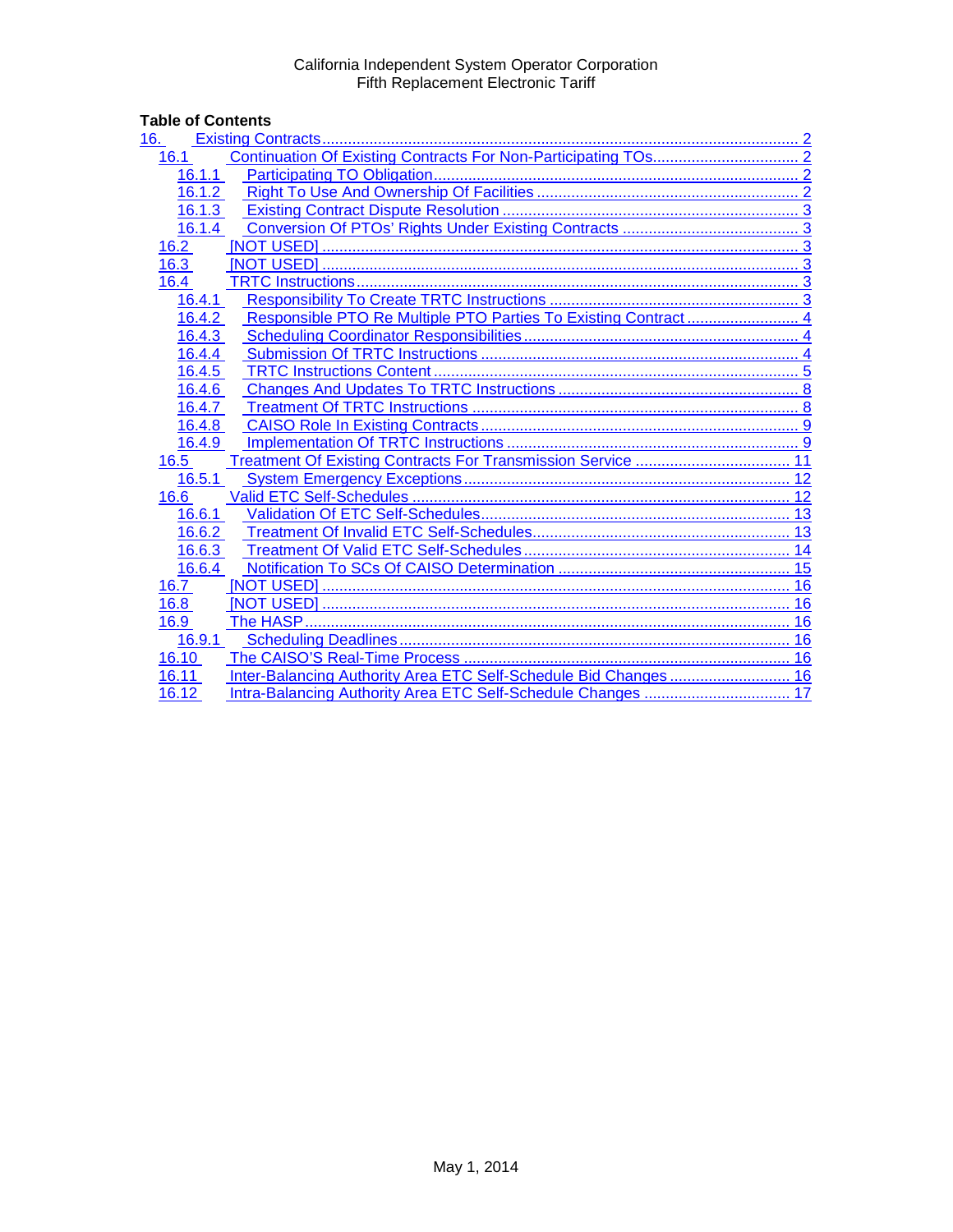#### <span id="page-1-0"></span>**16. Existing Contracts**

#### <span id="page-1-1"></span>**16.1 Continuation Of Existing Contracts For Non-Participating TOs**

The transmission service rights and obligations of Non-Participating TOs under Existing Contracts, including all terms, conditions and rates of the Existing Contracts, as they may change from time to time under the terms of the Existing Contracts, will continue to be honored by the parties to those contracts, for the duration of those contracts.

#### <span id="page-1-2"></span>**16.1.1 Participating TO Obligation**

If a Participating TO is a party to an Existing Contract under which Existing Rights are provided, the Participating TO shall attempt to negotiate changes to the Existing Contract to align the contract's scheduling and operating provisions with the CAISO's scheduling and operational procedures, rules and protocols, to align operations under the contract with CAISO operations, and to minimize the contract parties' costs of administering the contract while preserving their financial rights and obligations.

In addition, the Participating TO shall attempt to negotiate changes to provisions in the Existing Contract to ensure that whenever transmission services under the Existing Contract are used to deliver power to a Market Participant that is subject to Access Charges under this CAISO Tariff, no duplicative charge for access to the CAISO Controlled Grid will be charged under the Existing Contract. For purposes of such negotiations, there shall be a presumption that any charges in an Existing Contract that were designed to recover the embedded cost of transmission facilities within the CAISO Controlled Grid will be fully recovered through the Access Charges established under Section 26.1.

#### <span id="page-1-3"></span>**16.1.2 Right To Use And Ownership Of Facilities**

If a Non-Participating TO has an Existing Contract with a Participating TO under which the Non-Participating TO's transmission facilities, or a portion thereof, are subject to use by the Participating TO, the Non-Participating TO's rights to the use and ownership of its facilities shall remain unchanged, regardless of the Participating TO's act of turning over the Participating TO's Entitlement to use the Non-Participating TO's facilities to the extent possible to the Operational Control of the CAISO. The CAISO will accept valid ETC Self-Schedules from a Participating TO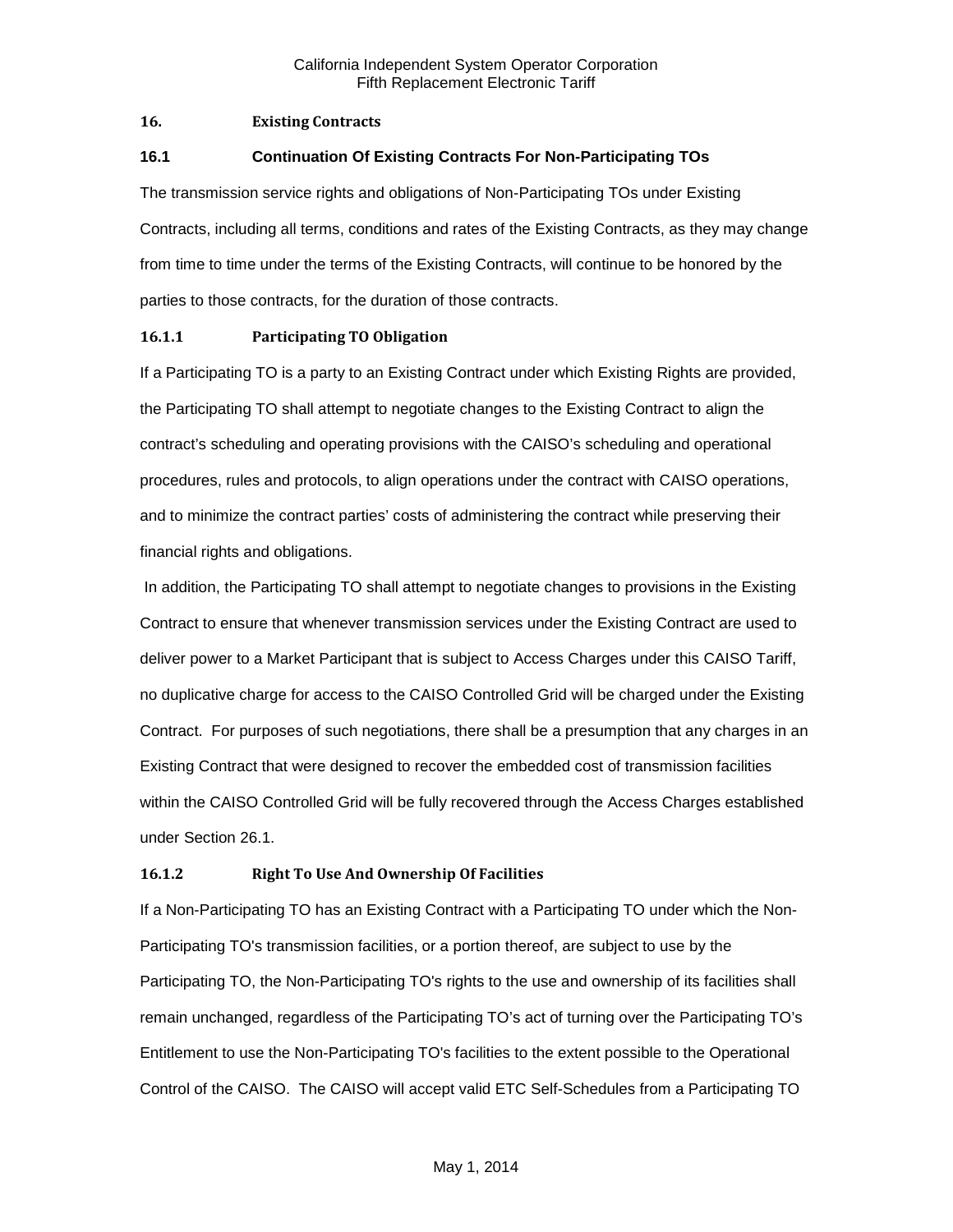that is the Scheduling Coordinator for the holder of Existing Rights, or from holders of Existing Rights that are Scheduling Coordinators, or that are represented by a Scheduling Coordinator other than the Participating TO. ETC Self-Schedules submitted by Scheduling Coordinators to the CAISO, which include the use of Existing Rights, must be submitted in accordance with Section 16.1 and Section 30. The CAISO may refuse to accept ETC Self-Schedules submitted pursuant to Existing Contracts that do not meet the requirements of the principles, protocols and rules referred to in this Section 16.1.

#### <span id="page-2-0"></span>**16.1.3 Existing Contract Dispute Resolution**

The CAISO will, if requested, advise parties to Existing Contracts regarding the operational aspects of any Existing Contract renegotiations that they undertake.

If the parties to an Existing Contract are unable to reach agreement on the changes needed to meet the requirements of this CAISO Tariff, any disputes related thereto shall be addressed using the dispute resolution provisions of the Existing Contract, including any remedies as are provided by law. The rights of the parties to seek changes or to challenge such changes, under the FPA or as otherwise provided by law, are preserved consistent with the terms of the Existing Contract. Unless and until the necessary changes to the Existing Contract are made, all terms and conditions of the Existing Contracts will continue to be honored by the parties to the Existing Contracts.

# <span id="page-2-1"></span>**16.1.4 Conversion Of PTOs' Rights Under Existing Contracts**

Parties who are entitled to transmission service rights under Existing Contracts and who choose to become Participating TOs must, at the time of becoming a Participating TO convert those rights to Converted Rights in accordance with Section 4.3.1.6.

<span id="page-2-2"></span>

| 16.2 | [NOT USED] |
|------|------------|
|------|------------|

<span id="page-2-3"></span>**16.3 [NOT USED]**

- <span id="page-2-4"></span>**16.4 TRTC Instructions**
- <span id="page-2-5"></span>**16.4.1 Responsibility To Create TRTC Instructions**

Each Participating TO and Existing Rights holder will work with the CAISO to develop the Transmission Rights and Transmission Curtailment (TRTC) Instructions that allow Existing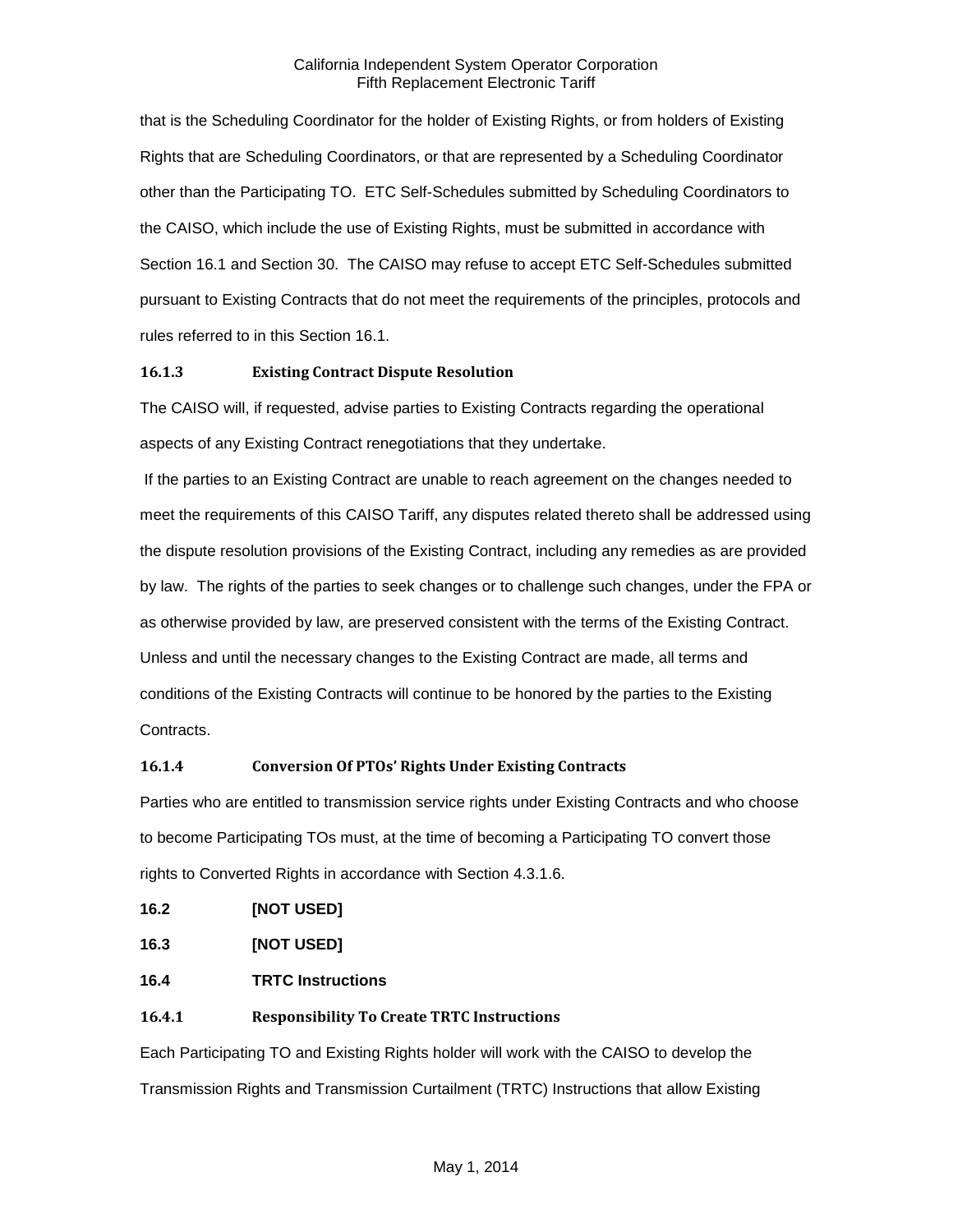Contracts to be exercised in a way that: (i) maintains the existing scheduling and curtailment priorities under the Existing Contract; (ii) is minimally burdensome to the CAISO (i.e., creates the least impact on the CAISO's preferred operational policies and procedures); (iii) to the extent possible, imposes no additional financial burden on either the Participating TO or the holder of Existing Rights (beyond that in the Existing Contract); (iv) consistent with the terms of the Existing Contracts, makes as much transmission capacity not otherwise utilized by the holder of Existing Rights available as possible to the CAISO for allocation to Market Participants; (v) is minimally burdensome to the Participating TO and the Existing Rights holder from an operational point of view; and (vi) does not require the CAISO to interpret or underwrite the economics of the Existing Contract. The parties to Existing Contracts will attempt to jointly develop and agree on any TRTC Instructions that will be submitted to the CAISO. The parties to an Existing Contract shall also be responsible to submit to the CAISO any other necessary operating instructions based on their contract interpretations needed by the CAISO to enable the CAISO to perform its duties.

#### <span id="page-3-0"></span>**16.4.2 Responsible PTO Re Multiple PTO Parties To Existing Contract**

To the extent there is more than one Participating TO providing transmission service under an Existing Contract or there is a set of Existing Contracts which are interdependent from the point of view of submitting instructions to the CAISO involving more than one Participating TO, the relevant Participating TOs will designate a single Participating TO as the responsible PTO and will notify the CAISO accordingly. If no such responsible PTO is designated by the relevant Participating TOs or the CAISO is not notified of such designation, the CAISO shall designate one of them as the responsible PTO and notify the relevant Participating TOs accordingly. The responsible PTO designated pursuant to this section shall have the same responsibility as the Participating TO under this Section 16.4.

#### <span id="page-3-1"></span>**16.4.3 Scheduling Coordinator Responsibilities**

The Scheduling Coordinator designated by the parties to an Existing Contract as the responsible entity for submitting ETC Self-Schedules for the relevant Existing Contract shall submit ETC Self-Schedules consistent with the terms and conditions specified in the TRTC Instructions.

#### <span id="page-3-2"></span>**16.4.4 Submission Of TRTC Instructions**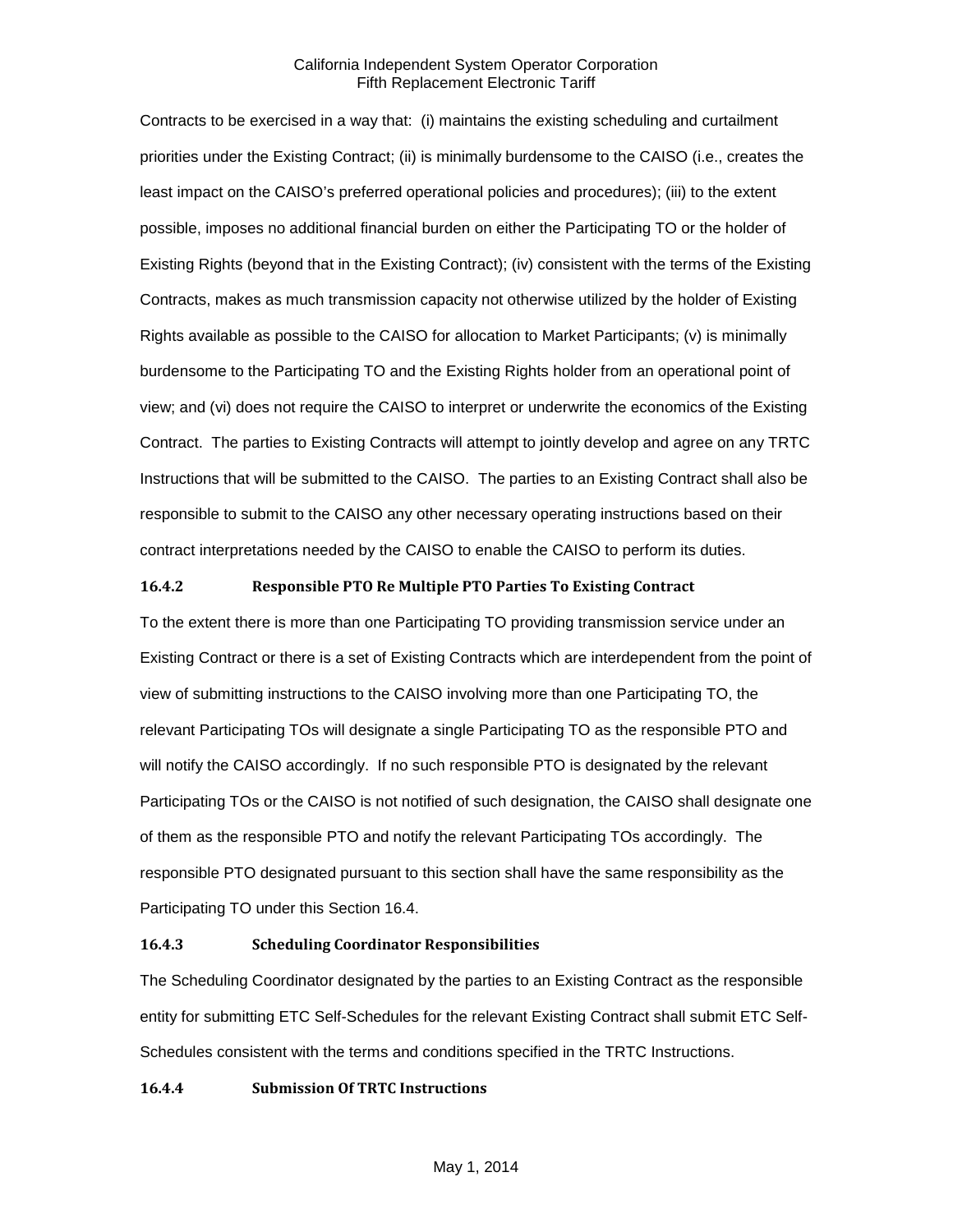For each Existing Contract, the Participating TO providing transmission service under the Existing Contract (or the Responsible PTO identified in Section 16.4.2) shall be obligated to submit the TRTC Instructions to the CAISO electronically on behalf of the holders of Existing Rights, unless the parties to the Existing Contract agree otherwise. The Participating TO shall notify the CAISO in writing the identity of the responsible party for submission of the TRTC Instructions as decided by the parties to the Existing Contract and the term of such agreement between the parties to the Existing Contract. The Participating TO shall undertake all obligations with respect to the submission of the TRTC Instructions to the CAISO and any subsequent obligations that follow with respect to the creation, management and updates to the TRTC Instructions. The CAISO is responsible for implementing only one set of TRTC Instructions for each Existing Contract and only those TRTC Instructions that have been received and accepted by the CAISO. The Participating TO shall submit the TRTC Instructions to the CAISO associated with Existing Contracts or sets of interdependent Existing Contracts thirty (30) days prior to the date on which the scheduling or curtailment of the use of the Existing Rights is to change or commence.

#### <span id="page-4-0"></span>**16.4.5 TRTC Instructions Content**

TRTC Instructions will include the following information at a minimum and such other information as the CAISO may reasonably require the Participating TO to provide to enable the CAISO to carry out its functions under the CAISO Tariff, Operating Procedures and Business Practice Manuals:

- (1) A unique Contract Reference Number for each source and sink combination applicable to the Existing Contract (i.e., the CRN that will be assigned by the CAISO and communicated to the Participating TO that references a single Existing Contract or a set of interdependent Existing Contracts for each source and sink combination);
- (2) Whether the instruction can be exercised independent of the CAISO's day-to-day involvement ("Yes/No");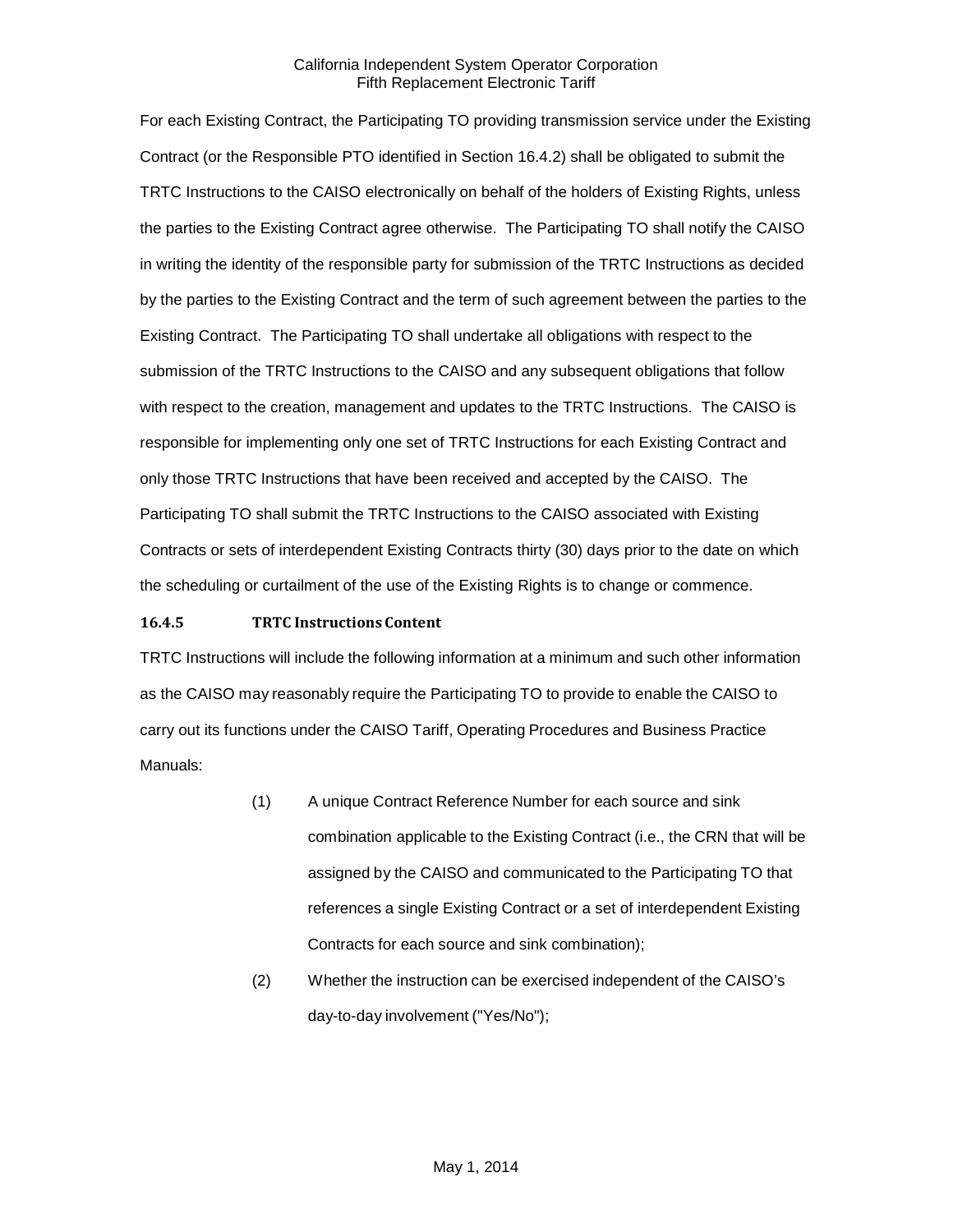- (3) Name of an operational single point of contact for instructions and a 24 hour a day telephone number for the Participating TO contact for Existing Contract issues or the agreed upon party;
- (4) Name(s) and number(s) of Existing Contract(s) that are represented by the unique CRN;
- (5) The following information as stored in the Master File: (a) the applicable Point(s) of Receipt and Point(s) of Delivery); (b) for each Point of Receipt, the resource names for the physical resources as the eligible sources (eligible physical sources include Generating Units and System Resources), and for each Point of Delivery, the resource names for the physical resources as the eligible sinks (eligible physical sinks include Load PNodes, Custom Load Aggregation Points and System Resources); (c) for each physical source or sink, the maximum Existing Rights capacity (MW) that can be scheduled as an Existing Right under the Existing Contract; and (d) for each physical source and sink, the Scheduling Coordinator(s) and their Business Associate Identification (BAID) that is(are) eligible to submit ETC Self-Schedules utilizing these sources and sinks;
- (6) Names of the party(ies) to the Existing Contract(s);
- (7) The Scheduling Coordinator BAID that is entitled to the Settlement of reversal of Congestion Charges;
- (8) Type(s) of service rights by the holder of the Existing Rights, by type of service (firm, conditional firm, or non-firm), with priorities for firm and conditional firm transmission services and maximum amounts of service rights in MW;
- (9) Instructions for the allowable timeframes at which the ETC Self-Schedules and ETC Self-Schedule changes may be submitted to the CAISO, which include whether the Scheduling Coordinator may submit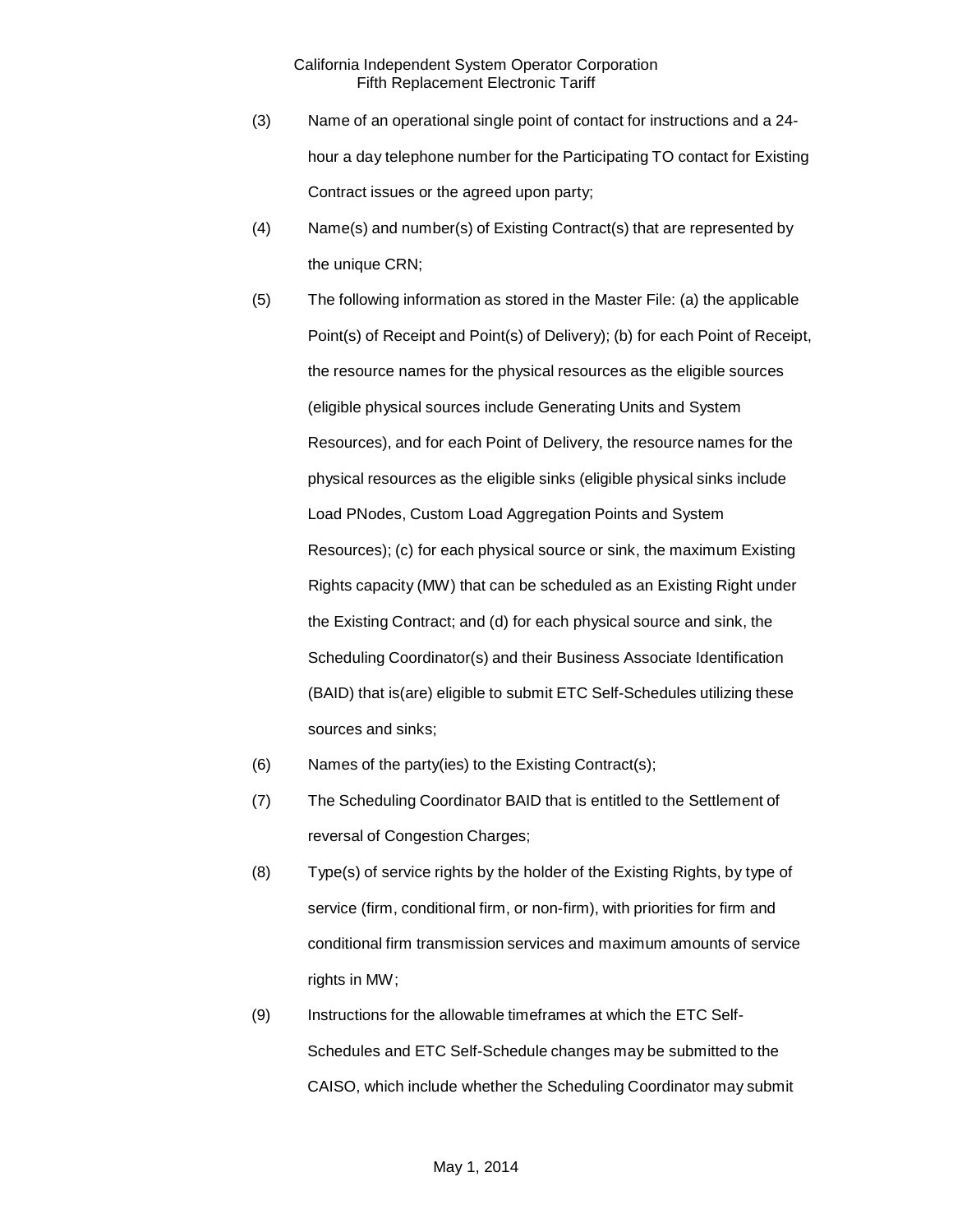ETC Self-Schedules or ETC Self-Schedule changes: (a) into the DAM;(b) into the RTM; (c) after the close of submitting Bids into the RTM, but before twenty (20) minutes before the applicable Trading Hour of the Trading Day; and (d) at or after twenty (20) minutes before the applicable Trading Hour of the Trading Day; in addition, the TRTC Instructions may also include any additional comments and restrictions on the submission time of ETC Self- Schedules and ETC Self-Schedule changes;

- (10) Term or service period(s) of the Existing Contract(s);
- (11) Any special procedures that would require the CAISO to implement curtailments in any manner different from pro rata reduction of the transfer capability of the transmission line; any such TRTC Instructions submitted to the CAISO must be clear, unambiguous, and not require the CAISO to make any judgments or interpretations as to the meaning intent, results, or purpose of the curtailment procedures or the Existing Contract and the section of the Existing Contract that provides this right for reference, otherwise, they will not be accepted by the CAISO;
- (12) The forecasted usage patterns for each Existing Contract for the upcoming annual period of the annual CRR release processes as well as for the upcoming monthly period of the monthly CRR release processes, which will consist of hourly MWh data over the whole year for those resources that will use the Existing Contract; this information will be considered by the CAISO in managing its accounting for usage of Existing Rights in the release of CRRs; this information shall not be used by the CAISO to validate ETC Self-Schedules when submitted by Scheduling Coordinators and therefore shall not affect the Existing Rights holder's ability to utilize its rights under the Existing Contract;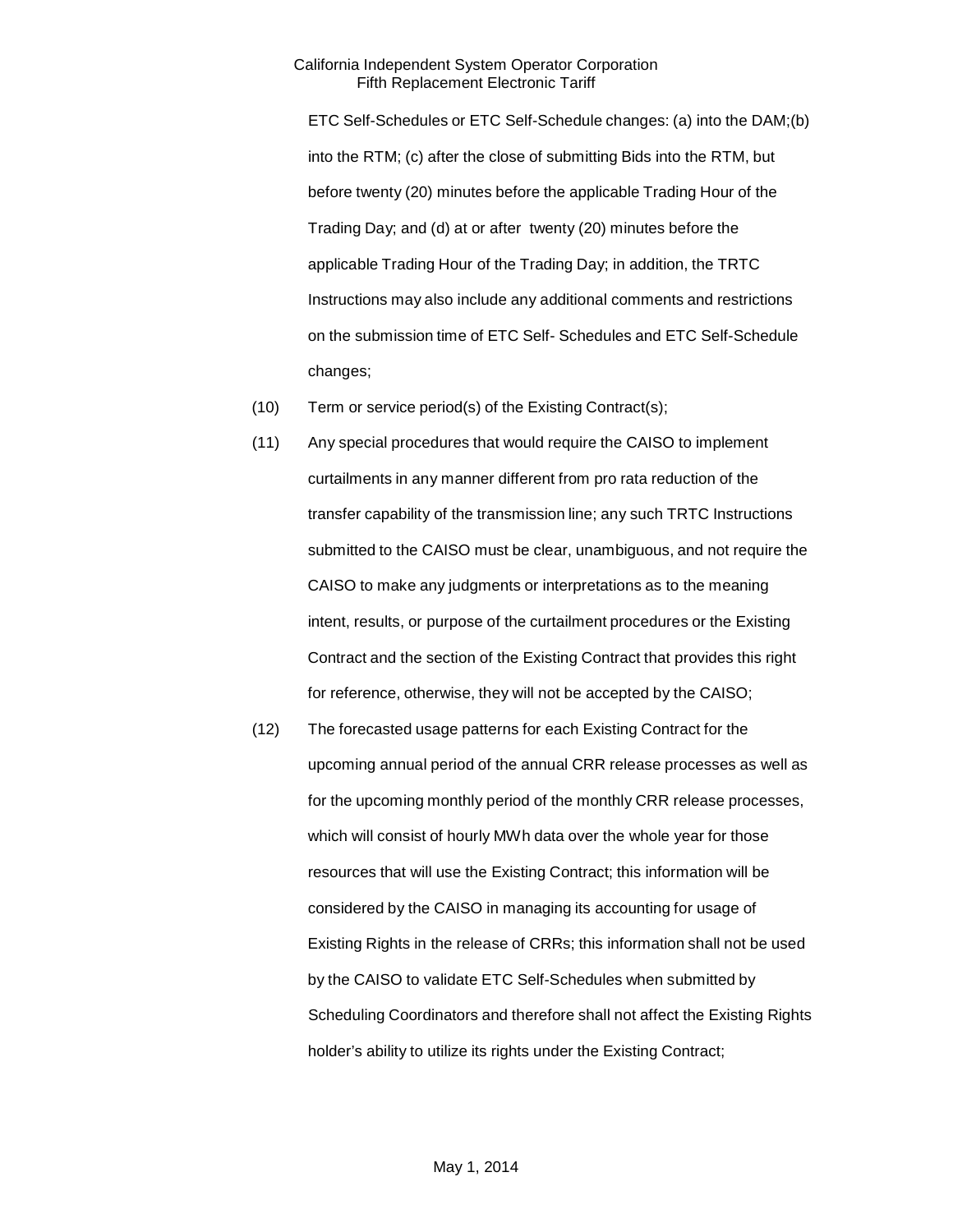- (13) Whether or not the Existing Contract provides for the right to self-provide Ancillary Services; and
- (14) Specification of any contract requirements in the ETC that warrants special consideration in the implementation of the physical rights under the ETC.

#### <span id="page-7-0"></span>**16.4.6 Changes And Updates To TRTC Instructions**

Updates or changes to the TRTC Instructions must be submitted to the CAISO through a revised set of TRTC Instructions by the Participating TO, on an as needed or as required basis determined by the parties to the Existing Contracts. The CAISO will implement the updated or changed TRTC Instructions as soon as practicable but no later than seven (7) days after receiving clear and unambiguous details of the updated or changed instructions under normal conditions. If the CAISO finds the TRTC Instructions to be inconsistent with the CAISO Tariff, the CAISO will notify the Participating TO within forty-eight (48) hours after receipt of the updated or changed TRTC Instructions indicating the nature of the problem and allowing the Participating TO to resubmit the TRTC Instructions as if they were new, updated or changed TRTC Instructions. If the CAISO finds the updated or changed TRTC Instructions to be acceptable, the CAISO will time-stamp the updated TRTC Instructions as received, confirm such receipt to the Participating TO, and indicate the time at which the updated TRTC Instructions take effect if prior to the seven (7) day deadline referred to above. In the event of a System Emergency, the CAISO will implement such submitted changes to the TRTC Instructions as soon as practical.

#### <span id="page-7-1"></span>**16.4.7 Treatment Of TRTC Instructions**

#### **16.4.7.1 TRTC Instructions Can Be Exercised Independently**

To the extent that the TRTC Instructions can be exercised independently of the CAISO by the parties to the Existing Contract and the results forwarded to the CAISO, the TRTC Instructions shall be exercised by the Participating TOs, and the outcomes shall be forwarded to the CAISO. The determination of whether the TRTC Instructions can be "exercised independently of the CAISO by the parties to the Existing Contract" shall be made using the same procedures described in Section 16.4.8.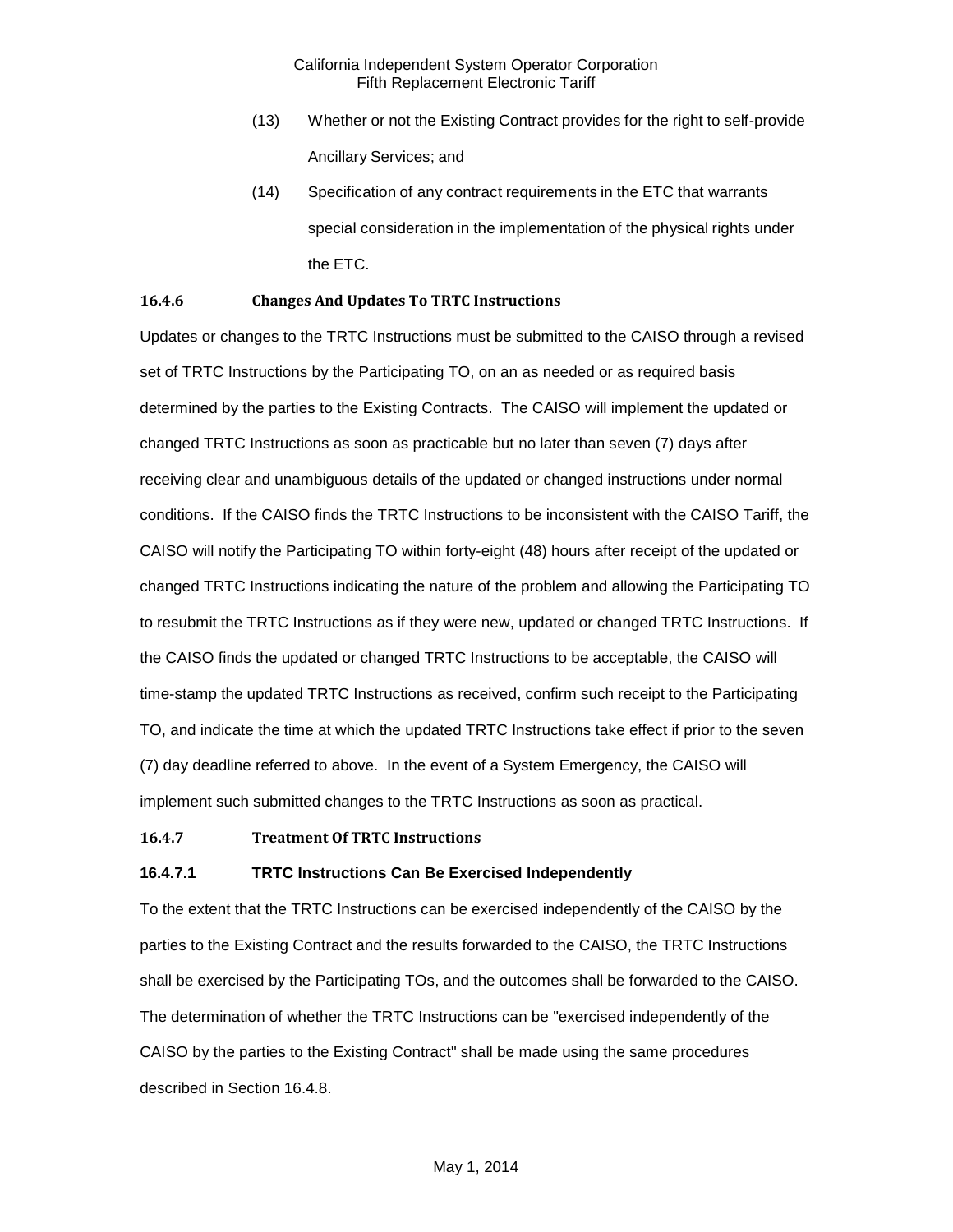#### **16.4.7.2 TRTC Instructions Cannot Be Exercised Independently**

To the extent that the TRTC Instructions cannot be exercised independently of the CAISO and the results forwarded to the CAISO (because, for example, they require iteration with the CAISO's Bid submission and scheduling process, would unduly interfere with the CAISO's management of the Real-Time Market, including curtailments, or would unduly interfere with the ability of the holder of rights to exercise its rights), the TRTC Instructions will be provided to the CAISO for day-to-day implementation. The TRTC Instructions will be provided by the Participating TO to the CAISO for implementation unless the parties to the Existing Contracts otherwise agree that the holder of the Existing Rights will do so. For these TRTC Instructions, the Scheduling Coordinators representing the holders of Existing Rights will submit their Bids to the CAISO for implementation in accordance with the TRTC Instructions. In this case, the CAISO shall act as the scheduling agent for the Participating TO with regard to Existing Rights.

#### <span id="page-8-0"></span>**16.4.8 CAISO Role In Existing Contracts**

The CAISO will have no role in interpreting Existing Contracts. The parties to an Existing Contract will, in the first instance, attempt jointly to agree on any TRTC Instructions that will be submitted to the CAISO. In the event that the parties to the Existing Contract cannot agree upon the TRTC Instructions submitted by the parties to the Existing Contract, the dispute resolution provisions of the Existing Contract, if applicable, shall be used to resolve the dispute; provided that, until the dispute is resolved, and unless the Existing Contract specifies otherwise, the CAISO shall implement the Participating TO's TRTC Instructions. If both parties to an Existing Contract are Participating TOs and the parties cannot agree to the TRTC Instructions submitted by the parties, until the dispute is resolved, and unless the Existing Contract specifies otherwise, the CAISO shall implement the TRTC Instructions of the first Participating TO for which the Existing Contract is an Encumbrance. The CAISO shall not be responsible for resolution of any disputes that arise over the accuracy of the TRTC Instructions consistent with its obligations in Section 16.4.5.

#### <span id="page-8-1"></span>**16.4.9 Implementation Of TRTC Instructions**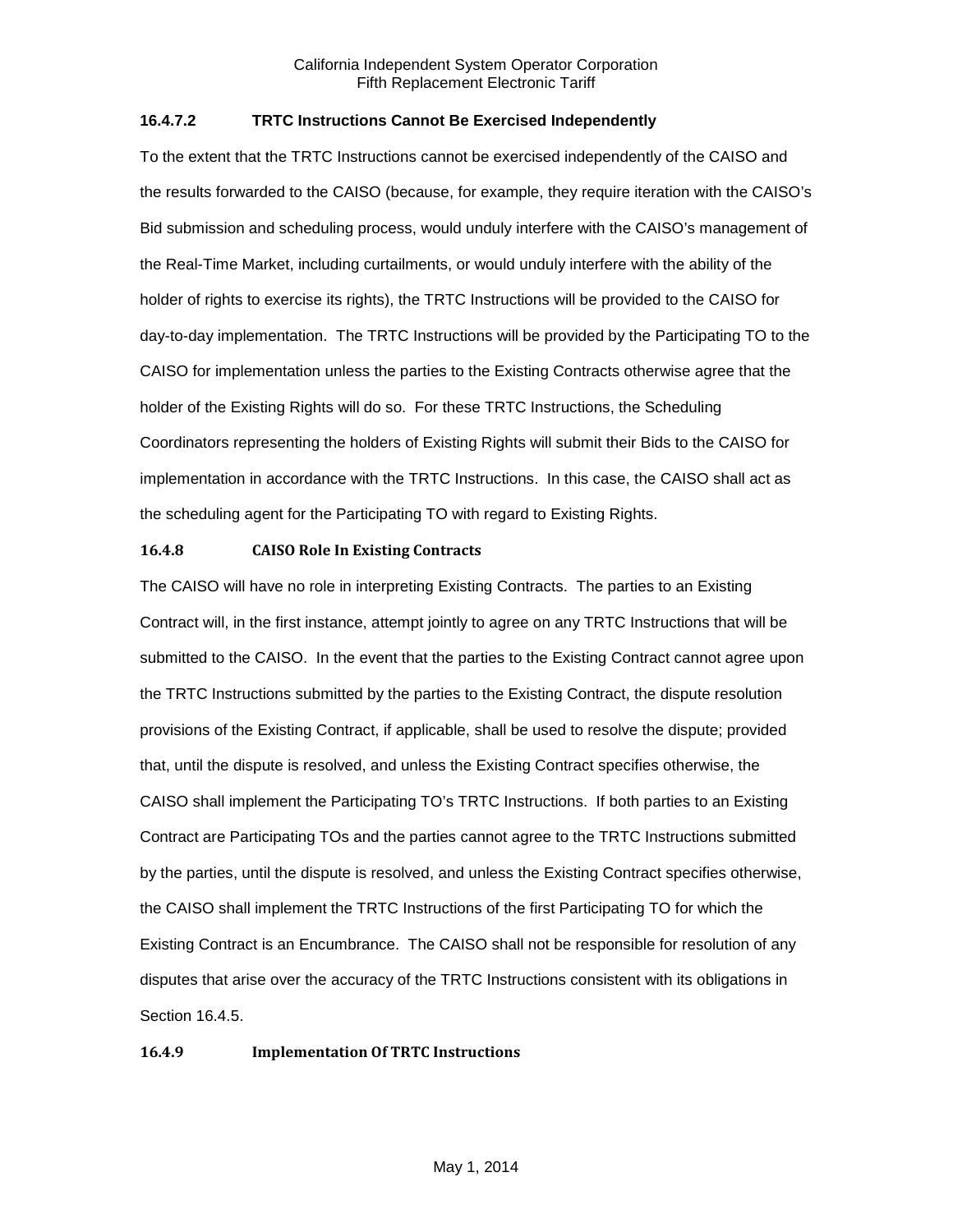The CAISO shall determine, based on the information provided by the Participating TOs under TRTC Instructions, the transmission capacities that (i) must be reserved for firm Existing Rights at Scheduling Points, (ii) may be allocated for use as CAISO transmission service (i.e., new firm uses), (iii) must be reserved by the CAISO for conditional firm Existing Rights, and (iv) remain for any non-firm Existing Rights for which a Participating TO has no discretion over whether or not to provide such non-firm service.

The CAISO shall coordinate the scheduling of Existing Rights with the scheduling of CAISO transmission service, using the CAISO's Bid submission rules. In doing so, the CAISO shall create an automated day-to-day verification process based on parameters provided by the Participating TO for the Existing Contract to serve as the basis for ETC Self-Schedule validation. The Participating TO will be responsible for: (1) the accuracy of the data files against which the CAISO will validate the ETC Self-Schedule; and (2) providing the data file to the holder of Existing Rights as well as the CAISO.

The CAISO shall recognize that the obligations, terms or conditions of Existing Contracts may not be changed without the voluntary consent of all parties to the contract (unless such contract may be changed pursuant to any applicable dispute resolution provisions in the contract or pursuant to Section 205 or Section 206 of the FPA and the FERC's Rules and Regulations or as otherwise provided by law).

The parties to Existing Contracts shall remain liable for their performance under the Existing Contracts. The CAISO shall be liable in accordance with the provisions of this CAISO Tariff for any damage or injury caused by its non-compliance with the TRTC Instructions submitted to it pursuant to this Section 16.4.

Unless specified otherwise, in the event that the dispute resolution mechanisms prescribed in an Existing Contract, including all recourses legally available under the contract, cannot, in the first instance, result in a resolution of such a dispute, the CAISO ADR Procedures will be used to resolve any disputes between the CAISO and the Participating TO regarding any aspects of the implementation of this Section 16.4, including the reasonableness of a Participating TO's TRTC Instructions or any other decision rules which the Participating TO may submit to the CAISO as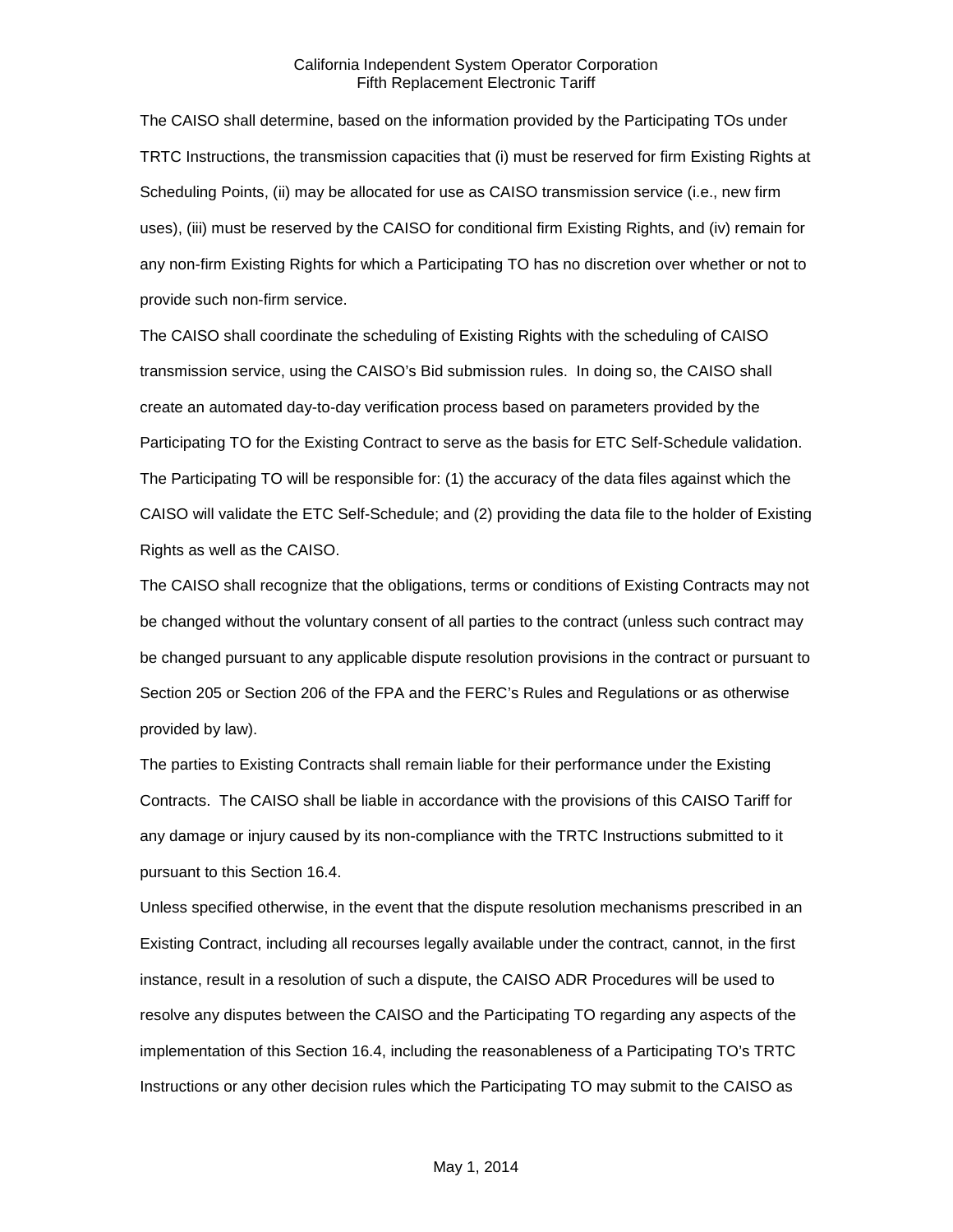part of the TRTC Instructions. The holders of Existing Rights under the Existing Contract shall have standing to participate in the CAISO ADR Procedures.

# <span id="page-10-0"></span>**16.5 Treatment Of Existing Contracts For Transmission Service**

The CAISO will accommodate Existing Rights, so that the holders of Existing Rights will receive the same priorities (in scheduling, curtailment, assignment and other aspects of transmission system usage) to which they are entitled under their Existing Contracts.

In addition, scheduling deadlines and operational procedures associated with Existing Rights will be honored by the CAISO, provided such information is explicitly included in the TRTC Instructions. The CAISO will accommodate and honor Existing Rights as follows:

- (1) For Existing Rights that permit Interchange Schedule changes over Scheduling Points with other Balancing Authority Areas, the CAISO will reserve transmission capacity equal to the Existing Rights transmission capacity and make a corresponding adjustment in its determination of ATC. For Existing Rights that permit Interchange Schedule changes after the Market Close of the Day-Ahead Market, the CAISO will reserve transmission capacity equal to the unscheduled ETC amount of transmission capacity for that Scheduling Point.
- (2) For Existing Rights within the CAISO Balancing Authority Area, the CAISO will not set-aside capacity associated with the Existing Rights transmission capacity.
- (3) In the RTM, the CAISO will give valid ETC Self-Schedules priority over other non-ETC Day-Ahead Schedules and RTM Bids. In the event of a reduction in capacity on the transmission path associated with the Existing Right, the CAISO will honor the Existing Rights priority in accordance with this Section 16.
- (4) When the Existing Contract permits, the CAISO will allow the holder of Existing Rights to make changes to the scheduled amounts of Supply after the submission of HASP ETC Self-Schedules in accordance with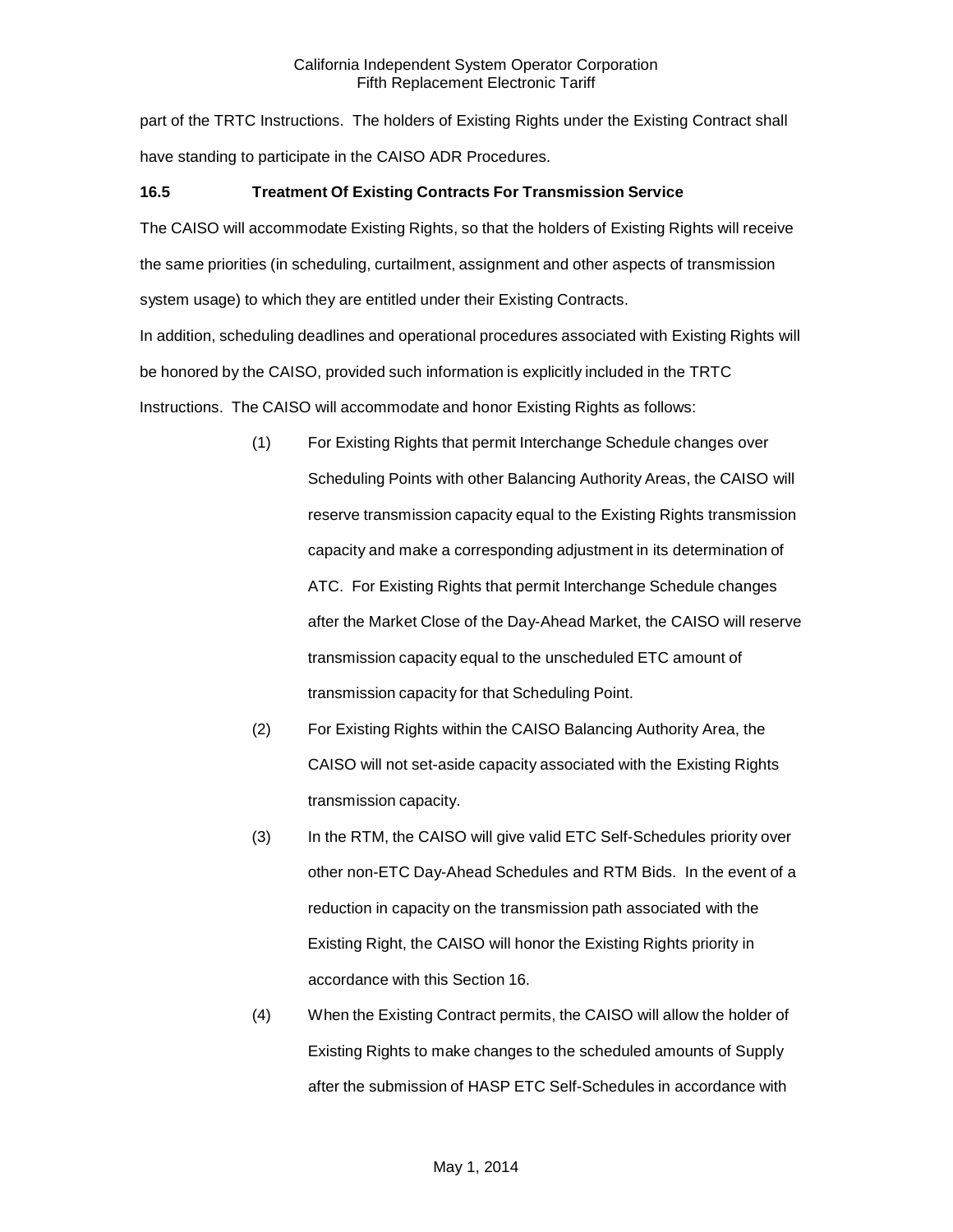the TRTC Instructions established for such changes. The CAISO will, as necessary, redispatch non-ETC resources to accommodate valid ETC Self-Schedule changes in Real-Time.

(5) All contractual provisions that have been communicated to the CAISO in writing in accordance with this Section 16 by the parties to the Existing Contracts, shall be honored by the CAISO and the parties to the Existing Contracts and shall be implemented by the CAISO in accordance with the terms and conditions of the relevant Existing Contracts so notified.

#### <span id="page-11-0"></span>**16.5.1 System Emergency Exceptions**

As set forth in Section 4.2.1, all Market Participants, including Scheduling Coordinators, Utility Distribution Companies, Participating TOs, Participating Generators (which includes Pseudo-Ties of Generating Units to the CAISO Balancing Authority Area), Participating Loads, Demand Response Providers, Balancing Authorities (to the extent the agreement between the Balancing Authority and the CAISO so provides), and MSS Operators within the CAISO Balancing Authority Area and all System Resources must comply fully and promptly with CAISO Dispatch Instructions and operating orders, unless such operation would impair public health or safety. The CAISO will honor the terms of Existing Contracts, provided that in a System Emergency and circumstances in which the CAISO considers that a System Emergency is imminent or threatened, holders of Existing Rights must follow CAISO operating orders even if those operating orders directly conflict with the terms of Existing Contracts, unless such operating orders are inconsistent with the terms of an agreement between the CAISO and a Balancing Authority. In the event of a conflict between the CAISO Tariff and an agreement between the CAISO and a Balancing Authority, the agreement will govern. For this purpose CAISO operating orders to shed Load shall not be considered as an impairment to public health or safety. This section does not prohibit a Scheduling Coordinator from modifying its Bid or re-purchasing Energy in the Real-Time Market.

#### <span id="page-11-1"></span>**16.6 Valid ETC Self-Schedules**

The CAISO will accept a valid ETC Self-Schedule from a Scheduling Coordinator. That Scheduling Coordinator shall be either the holder of Existing Rights or its designee, the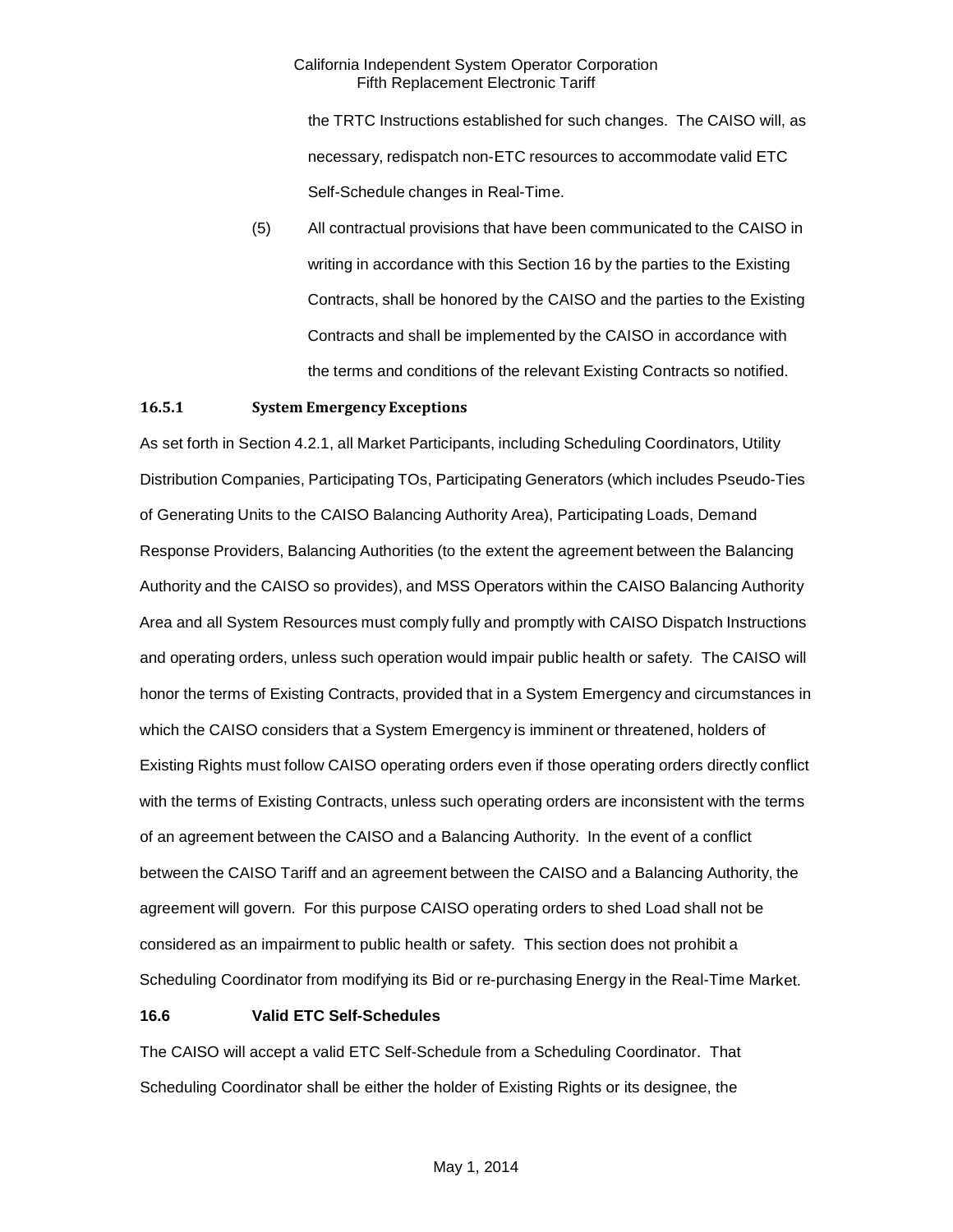Participating TO, (in the case that no Scheduling Coordinator has been so identified by the parties to the Existing Contract, the Participating TO shall be the Scheduling Coordinator for the holder of the Existing Contract). ETC Self-Schedules submitted by Scheduling Coordinators to the CAISO, which use Existing Rights, must be submitted in accordance with this CAISO Tariff.

#### <span id="page-12-0"></span>**16.6.1 Validation Of ETC Self-Schedules**

An ETC Self-Schedule is a valid ETC Self-Schedule when the CAISO has determined that the ETC Self-Schedule, submitted to the CAISO pursuant to the requirements for Bids in Sections 30, properly reflects Existing Rights consistent with the TRTC Instructions, is labeled with a unique Existing Contract identifier, and includes balanced sources and sinks, within the ETC's capacity limits.

# <span id="page-12-1"></span>**16.6.2 Treatment Of Invalid ETC Self-Schedules**

# **16.6.2.1 Inconsistent with the TRTC Instructions**

Except for the reasons listed below in 16.6.2, if the CAISO finds that the ETC Self-Schedule is not consistent with the TRTC Instructions, the CAISO shall find that the ETC Self-Schedule is not valid. If the CAISO finds the ETC Self-Schedule to be invalid, the CAISO shall notify the Scheduling Coordinator and convert the ETC Self-Schedule to an ordinary Self-Schedule and treat the ETC Self-Schedule as an ordinary Self-Schedule as such for terms of scheduling priority and Settlements. Where multiple ETC, TOR or Converted Rights Self-Schedules are submitted in an ETC, TOR or Converted Rights chain, in order for all ETC, TOR, or Converted Rights Self-Schedules in the chain to continue to remain valid, all individual ETC, TOR, or Converted Rights Self-Schedules links in the chain must remain individually valid, including the simultaneous but separate use of an individual ETC, TOR or Converted Rights Self-Schedule, in order for the chain to remain valid.

# **16.6.2.2 Unbalanced ETC Self-Schedules**

If the ETC Self-Schedule is not balanced, the ETC Self-Schedule will not be a valid ETC Self-Schedule and the CAISO will: (i) remove any scheduling priority for the entire ETC Self-Schedule; (ii) apply the ETC Settlement treatment pursuant to Sections 11.2.1.5 and 11.5.7.1 to the valid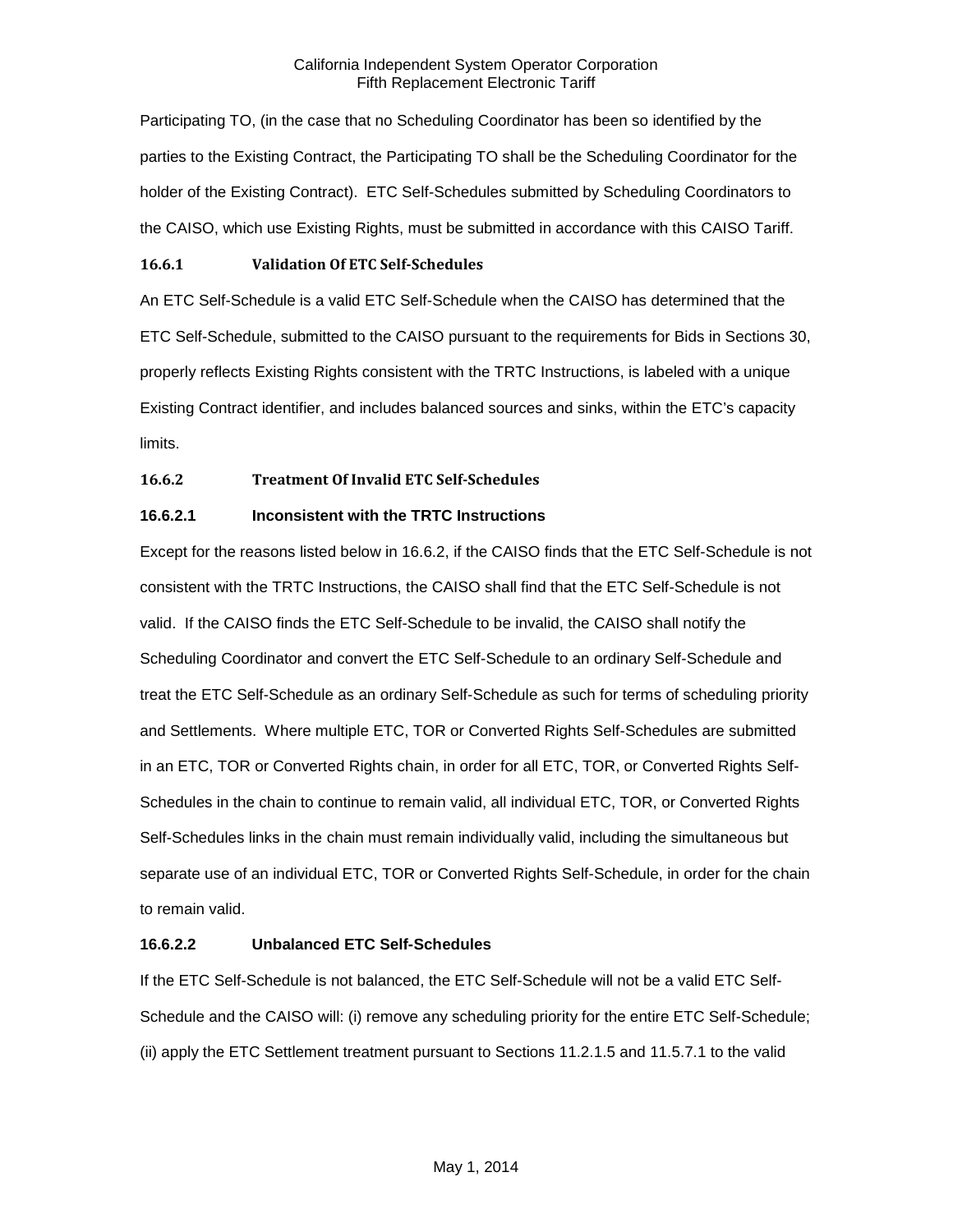balanced portions only; and (iii) assess any charges, and make any payments, consistent with the treatment of ordinary Self-Schedules for the unbalanced portions.

# **16.6.2.3 Exceeds Capacity Limits in Existing Contracts as Reflected in TRTC Instructions**

If the ETC Self-Schedule exceeds the capacity limits in Existing Contracts as reflected in TRTC Instructions, the ETC Self-Schedule will not be a valid ETC-Self-Schedule and the CAISO will: (i) remove any scheduling priority for the entire ETC Self-Schedule; (ii) apply the ETC Settlement treatment pursuant to Sections 11.2.1.5 and 11.5.7.1 to the valid balanced portions within the capacity limits of the Existing Contract as reflected in the TRTC Instructions; and (iii) assess any charges, and make any payments, consistent with the treatment of ordinary Self-Schedules for the portions in excess of the capacity limits of the Existing Contract as reflected in the TRTC Instructions.

# <span id="page-13-0"></span>**16.6.3 Treatment Of Valid ETC Self-Schedules**

The resulting valid ETC Self-Schedules shall have the following Settlement treatment:

- (1) The CAISO will apply the ETC Settlement treatment in Sections 11.2.1.5 and 11.5.7.1.
- (2) The CAISO shall base the Marginal Cost of Losses on LMP differentials at the Existing Contract source(s) and sink(s) identified in the valid ETC Self-Schedule.
- (3) The holders of Existing Rights will not be entitled to an allocation of revenues from the CAISO, including Access Charge revenue related to those Existing Rights.
- (4) Parties with Existing Rights shall continue to pay for Transmission Losses or Ancillary Services requirements in accordance with such Existing Contracts as they may be modified or changed in accordance with the terms of the Existing Contract. The Participating TOs shall continue to provide Transmission Losses and any other Ancillary Services to the holder of the rights under an Existing Contract as may be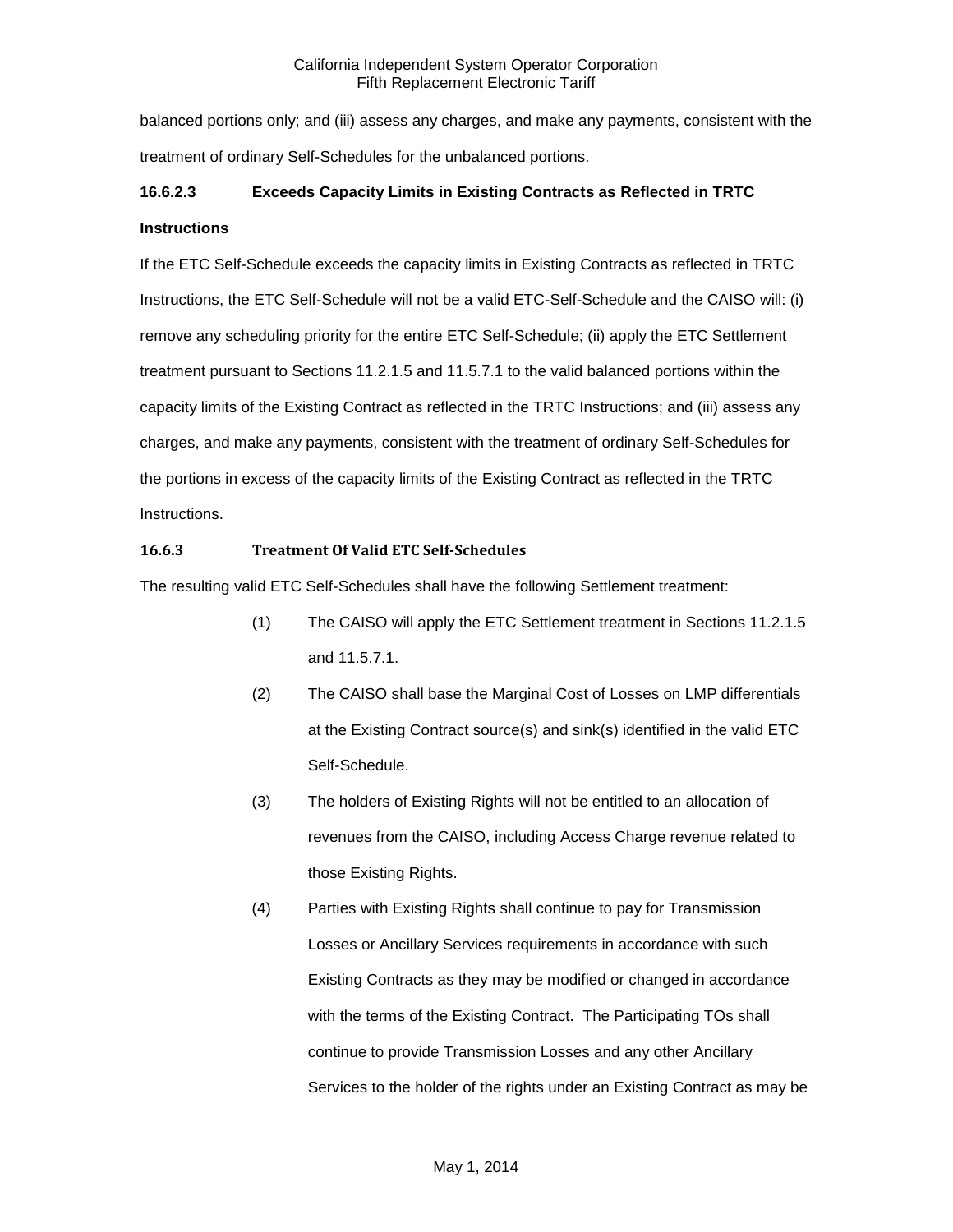required by the Existing Contract. The CAISO will charge Scheduling Coordinators submitting the ETC Self-Schedule for Transmission Losses and Ancillary Services in accordance with the CAISO Tariff and any shortfall or surplus between the CAISO charges and the Existing Rights shall be settled bilaterally between the Existing Contract parties or through the relevant TO Tariff. To enable holders of Existing Rights to determine whether the CAISO's calculations result in any associated shortfall or surplus and to enable the parties to the Existing Contracts to settle the differences bilaterally or through the relevant TO Tariff, the CAISO shall calculate and provide the Scheduling Coordinator's Settlements the amounts paid for the MCL for the amounts of MWh submitted with a valid ETC Self-Schedule. Each Participating TO will be responsible for recovering any deficits or crediting any surpluses associated with differences in Transmission Losses and Transmission Loss requirements and/or Ancillary Services requirements, through its bilateral arrangements or its Transmission Owner Tariff.

#### <span id="page-14-0"></span>**16.6.4 Notification To SCs Of CAISO Determination**

After performing validation of the ETC Self-Schedule, and prior to taking any action pursuant to Section 16.6.2, the CAISO will make an automated validation notice available to the Scheduling Coordinator indicating whether the ETC Self-Schedule is valid or invalid. If an ETC Self-Schedule involves more than one Scheduling Coordinator, the complete validation of the chain of ETC Self-Schedules will occur when the last Scheduling Coordinator submits its ETC Self-Schedule. At that time, the CAISO will make an automated validation notice available to each Scheduling Coordinator registered as associated with the chain of ETC Self-Schedules. The CAISO can accommodate corrections submitted by a Scheduling Coordinator to an ETC Self-Schedule up to Market Close of the Day-Ahead Market as further described in the applicable Business Practice Manual.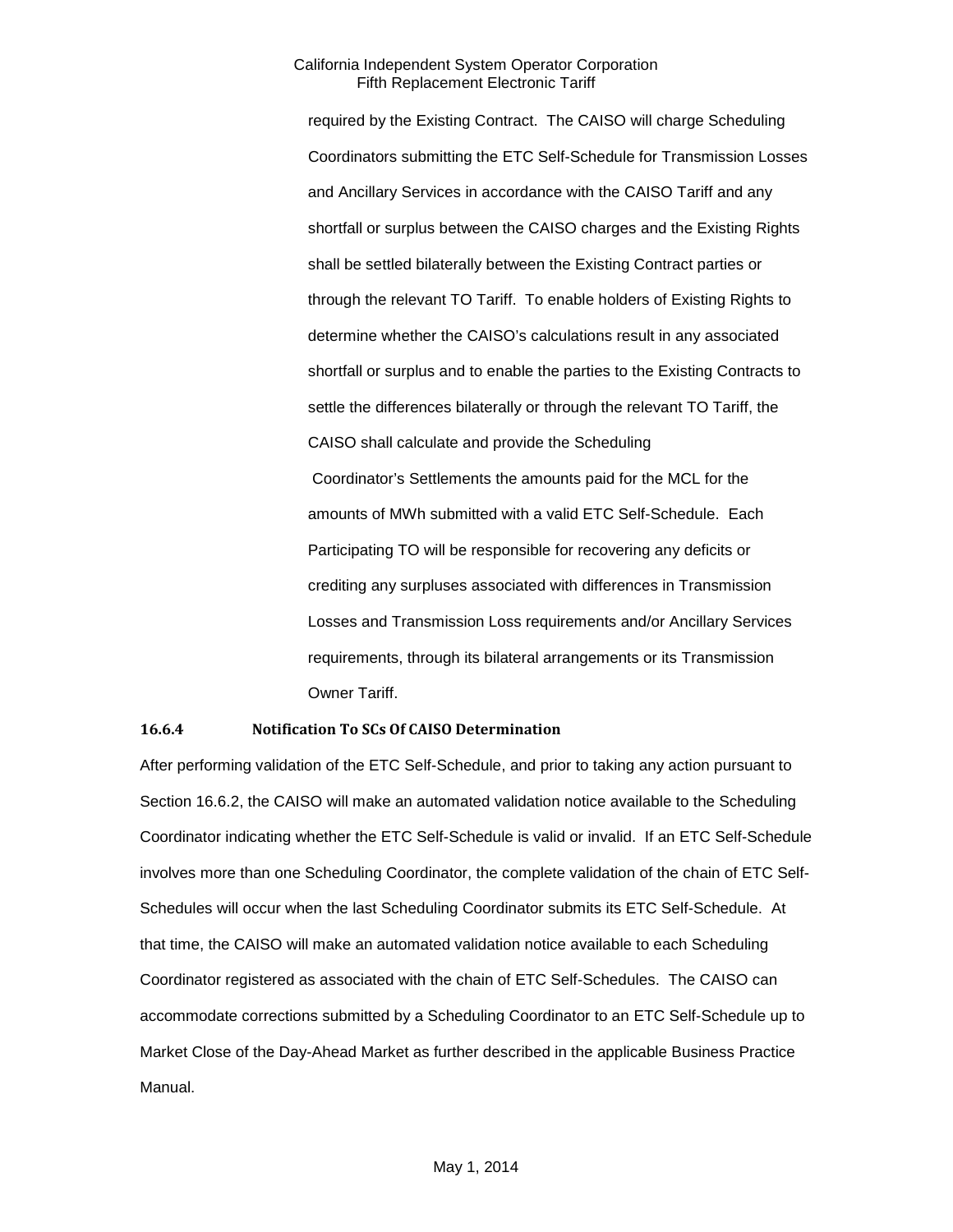<span id="page-15-0"></span>**16.7 [NOT USED]**

<span id="page-15-1"></span>**16.8 [NOT USED]**

<span id="page-15-2"></span>**16.9 The HASP**

#### <span id="page-15-3"></span>**16.9.1 Scheduling Deadlines**

Those holders of Existing Rights who have Existing Rights as reflected in the TRTC Instructions that allow scheduling after the close of the Day-Ahead Market may submit ETC Self-Schedules for the use of those rights by the deadline for the Market Close for RTM. Submission of schedule changes beyond the Market Close for RTM that are permitted pursuant to the terms of the applicable ETC, shall not be deemed to be an unbalanced ETC Self-Schedule for the purposes of Settlement, consistent with the ETC and TOR Self-Schedule Settlement treatment described in Section 11.5.7.

# <span id="page-15-4"></span>**16.10 The CAISO'S Real-Time Process**

Consistent with this Section 16, the CAISO will honor those scheduling flexibilities that may be exercised by holders of Existing Rights through their respective Scheduling Coordinators during the CAISO's Real-Time Market to the extent that such flexibilities do not interfere with or jeopardize the safe and reliable operation of the CAISO Controlled Grid or Balancing Authority Area operations.

#### <span id="page-15-5"></span>*16.11 Inter-Balancing Authority Area ETC Self-Schedule Bid Changes*

Changes to ETC Self-Schedules that occur during the CAISO's Real-Time Market that involve changes to CAISO Balancing Authority Area imports or exports with other Balancing Authority Areas (that is, inter-Balancing Authority Area changes to ETC Self-Schedules) will be allowed and will be recorded by the CAISO based upon notification received from the Scheduling Coordinator representing the holder of the Existing Rights. The Scheduling Coordinator representing the holder of the Existing Right must notify the CAISO of any such changes to external import/export in submitted ETC Self-Schedules. The Scheduling Coordinator representing the holder of the Existing Right must notify the CAISO of Real-Time Market changes to external import/export Interchange Schedules in submitted ETC Self-Schedules, by telephone. The timing and content of any such notification must be consistent with the TRTC Instructions previously submitted to the